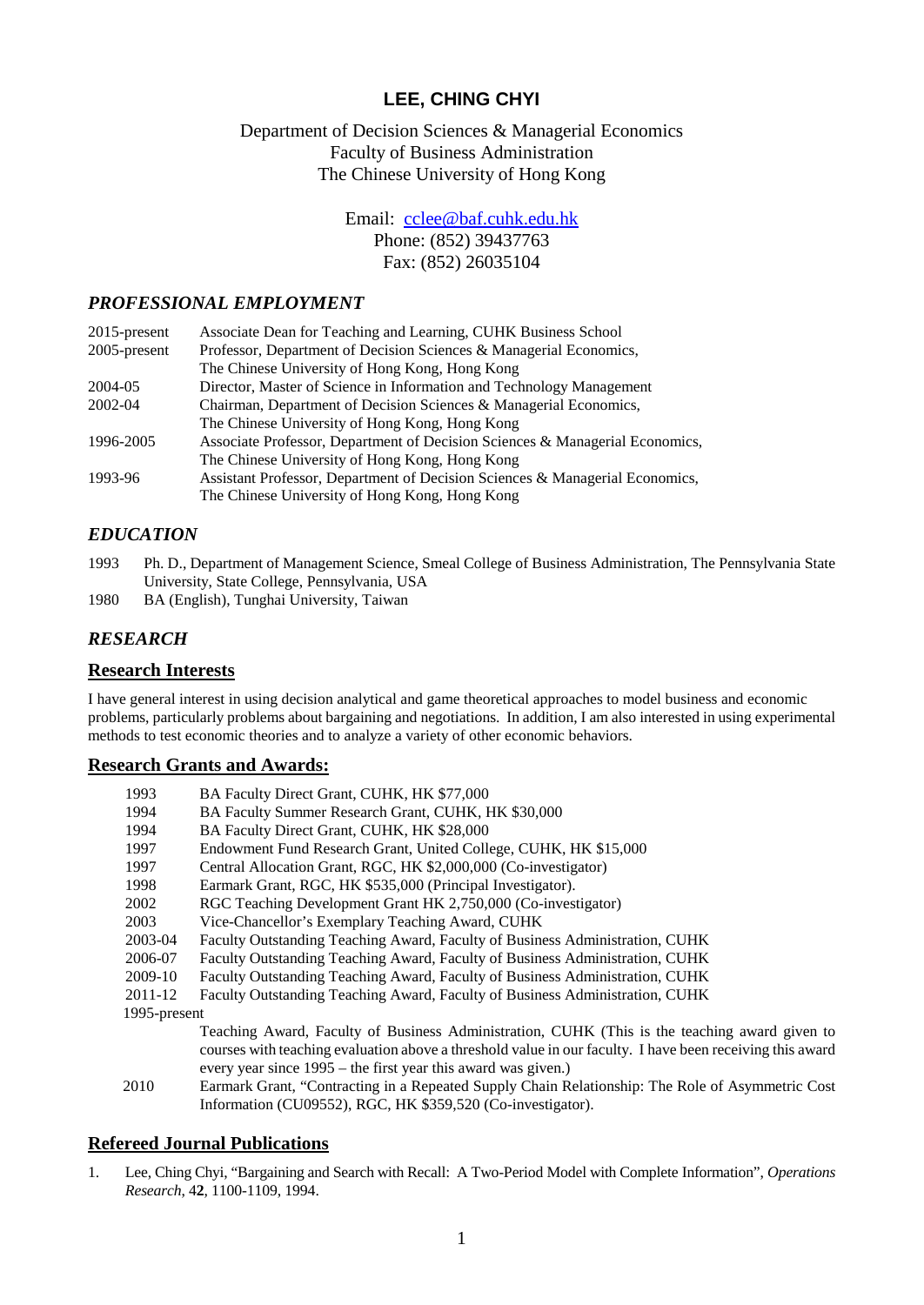- 2. Chatterjee, Kalyan and Ching Chyi Lee, "Bargaining and Search with Incomplete Information about Outside Offers", *Games and Economic Behavior*, **22**, 203-207, 1998.
- 3. Zwick, Rami and Ching Chyi Lee, "Bargaining and Search: An Experimental Study", with Rami Zwick, *Group Decision and Negotiation*, Vol. 8, 463-487, 1999.
- 4. Lee, Ching Chyi and Jie Yang, "Knowledge Value Chain", *Journal of Management Development*, Vol. 19, No. 9, 783-793, 2000.
- 5. Lee, Ching Chyi, T. S. Lee and Catherine Chang, "Quality/Productivity Practices and Company Performance in China", *International Journal of Quality and Reliability Management*, Vol. 18, No. 6, 604-624, 2001.
- 6. Lee, Ching Chyi, Jie Yang and Liming Yu, "The knowledge value of customers and employees in product quality", *Journal of Management Development*, Vol. 20, No. 8, 691-704, 2001.
- 7. Yang, Yie, Liming Yu and Ching Chyi Lee, "The Hidden Value of Knowledge in New Products", *Asian Pacific Journal of Management*, **19**, 573-586, 2002.
- 8. Kabiraj, Tarun and Ching Chyi Lee, "Technological Asymmetry, Externality and Merger: The Case of a Three-Firm Industry", *Seoul Journal of Economics*, Vol. 16, No. 1, 1-22, Spring, 2003.
- 9. Kabiraj, Tarun and Ching Chyi Lee, "Synergy, Learning, and the Changing Industrial Structure", *International Economic Journal*, Vol 18, No. 3, 365-386, September, 2004.
- 10. Lee, Ching Chyi, Eythan Weg and Rami Zwick, "Failure of Bayesian updating in repeated bilateral bargaining," in Amnon Rapoport and Rami Zwick (Eds.), *Experimental Business Research*, Vol. 2: Economic and Managerial Perspectives, Springer: Dordrecht, The Netherlands, pp. 249-260, 2005.
- 11. Lee, Ching Chyi and Julius Chu, "Who Should Control Inventory in a Supply Chain?", *European Journal of Operational Research*, 164, 158-172, 2005.
- 12. Kabiraj, Tarun and Ching Chyi Lee, "Psychology and the Choice of an Optimal Travel Path", *Journal of Economic Research*, **10**, 129-143, May 2005.
- 13. Kabiraj, Tarun, Ching Chyi Lee and Sugata Marjit, "Cultural Compatibility and Joint Venture Instability A Theoretical Analysis", *Indian Economic Review. Vol XXXX, No.* 2, 2005, pp 209-220.
- 14. Julius Chu and Ching Chyi Lee, "Strategic Information Sharing in a Supply Chain", with Julius Chu, *European Journal of Operational Research* **174** (2006) 1567-1579.
- 15. Lee, C. C. Andrew C van Hasselt, Phoebe Lo, Michael CF Tong, John KS Woo, Henry CK Lam , Dennis Revicki, and Sing Kai Lo, "Rhinitis Symptom Utility Index (RSUI) in Chinese Subjects: A Multiattribute Patient-Preference Approach", *Quality of Life Research* (2006) 15: 877-887.
- 16. Lin, Jun-You and Ching Chyi Lee, "Industrial structure and innovation: comparison of innovative performance between South Korea and Taiwan using patent data derived from NBER", *International Journal of Technology Management,* Vol. 49, November 2010, pp. 174-195.
- 17. Lee, Ching Chyi and Michael Ferguson, "To Reveal or Not To Reveal? Strategic Disclosure of Private Information in Negotiation", *European Journal of Operational Research*, Vol. 207, 2010, pp.380-390*.*
- 18. Kabiraj, Tarun and Ching Chyi Lee, "Technology Transfer in a Duopoly with Horizontal and Vertical Product Differentiation", *Trade and Development Review*, Vol. 4, Issue 1, 2011, 19-40.
- 19. Kabiraj, Tarun and Ching Chyi Lee, "Licensing Contracts in Hotelling Structure", *Theoretical Economics Letters*, Vol 1, Number 3, 2011, 57-62.
- 20. Lee, Ching Chyi and Lau Ka William, "Information in Repeated Ultimatum Game with Unknown Pie Size", *Economics Research International,* Volume 2013 (2013)
- 21. Lee, Ching Chyi and Lau Ka William, "Should a rational person with risk-averse attitude gamble? A case study of mark six in Hong Kong", *Chinese Business Review*, Vol 12, No. 9, September 2013, 610-615.

### **Books and Book Chapters**

- 1. 李慶琦,李天生、葉日崧合著,〈香港商報經管系列之一:工商學院〉,香港商報
- 2. Chatterjee, Kalyan and Ching Chyi Lee, "Bargaining and Search with Incomplete Information about Outside Offers" in *Bargaining in the Shadow of The Market,* edited by Kalyan Chatterjee, World Scientific, 2013.

#### **Working Papers**